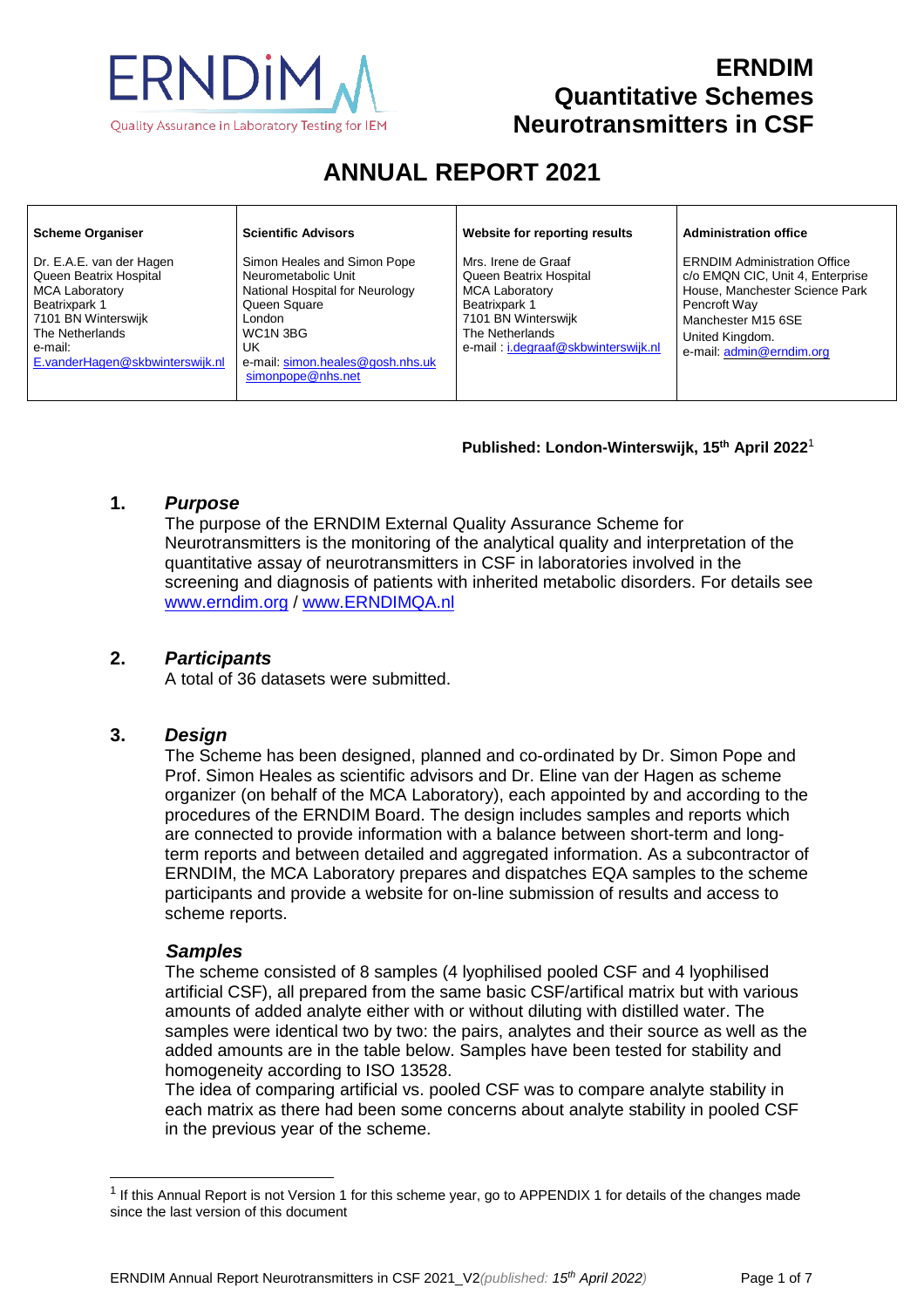|                                          |                     | <b>Estimate Quantities in nmol/liter</b>    |                                         |                                         |                                         |
|------------------------------------------|---------------------|---------------------------------------------|-----------------------------------------|-----------------------------------------|-----------------------------------------|
| Analyte                                  | <b>Source</b>       | <b>Sample</b><br>Pair<br>2021.<br>$01 - 08$ | <b>Sample</b><br>Pair<br>2021.<br>02-07 | <b>Sample</b><br>Pair<br>2021.<br>03-06 | <b>Sample</b><br>Pair<br>2021.<br>04-05 |
| 3-methyl dopa                            | Sigma-Aldrich M4255 | 14.7                                        | 13.9                                    | 1518                                    | 28.8                                    |
| 5HIAA                                    | Sigma-Aldrich H9772 | 91.5                                        | 94                                      | 135                                     | 370                                     |
| 5-OH-Tryptophan                          | Sigma-Aldrich H1252 | 2.92                                        | 3.1                                     | 13.8                                    | 18.0                                    |
| Homovanillic acid<br>Sigma-Aldrich H8876 |                     | 212                                         | 198                                     | 201                                     | 560                                     |
| HVA:5HIAA ratio                          | Not applicable      | 2.3                                         | 2.2                                     | 1.5                                     | 1.5                                     |

Samples 03, 06, 04 and 05 were made in artificial matrix and samples 01, 08, 02 and 07 were made in pooled CSF.

Unfortunately the exact concentration is not known for this set of CSFs as (1) the spike was added to pooled CSF that had been diluted to varying degrees (therefore the endogenous level of metabolites was variable) and (2) the sample was made into more aliquots than originally intended due to higher than expected participant numbers. The values above correspond to the median results from the 1st round of results. Duplicate samples gave consistent results.

#### *Reports*

All data-transfer, the submission of data as well as request and viewing of reports proceeded via the interactive website [www.erndimqa.nl](http://www.erndimqa.nl/) which can also be reached through the ERNDIM website [\(www.erndim.org\)](http://www.erndim.org/). The results of your laboratory are confidential and only accessible to you (with your name and password). The anonymised mean results of all labs are accessible to all participants. Statistics of the respective reports are explained in the general information section of the website.

An important characteristic of the website is that it supplies short-term and long-term reports. Short-term reports are associated with the eight individual specimens, for each of which there has been a specific deadline in the year 2020. Two weeks after the respective deadlines participants could request their reports and as such had eight times up-to-date information on their analytical performance. Although technically not required (the website can work without any delay time) a delay time of 14 days has been chosen to enable the scientific advisor to inspect the results and add his comment to the report. Contrary to the fast short-term report is the annual long-term report. The annual report is based on the design-anchored connection between samples which enables to report a range of analytical parameters (accuracy, precision, linearity, recovery and interlab dispersion) once an annual cycle has been completed. The annual report is discussed below.

A second important characteristic of the website is the wide range in aggregation of results which permits labs to make an individual choice for detailed and/or aggregated reports. The most detailed report which can be requested from the website is the "Analyte in Detail" which shows results of a specific analyte in a specific sample (40 such Analyte-in-Detail-reports can be requested in the year 2021 cycle). A more condensed report is the "Current Report" which summarizes the performance of all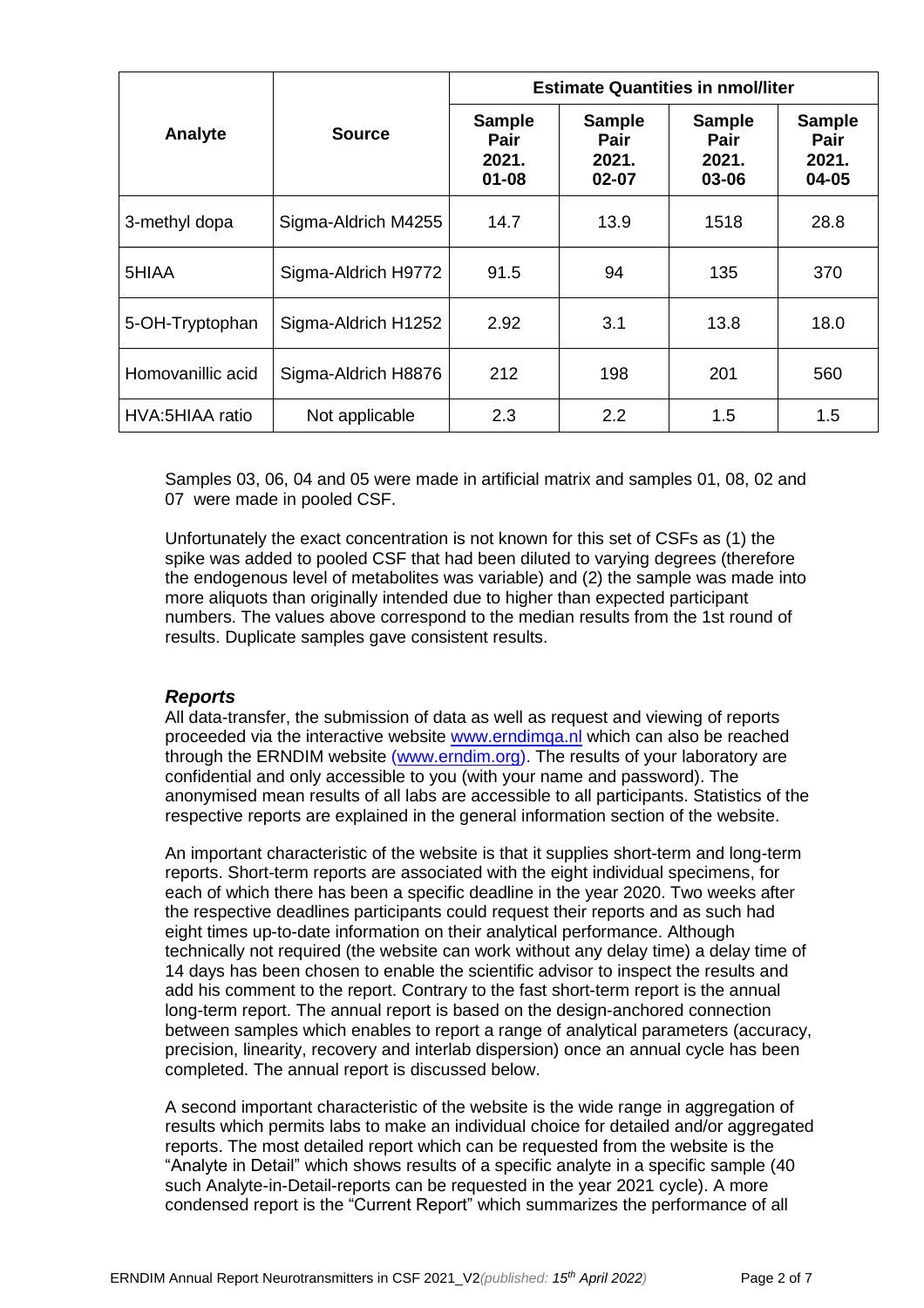analytes in a specific sample (8 such Current Reports can be requested in 2021). The highest degree of aggregation has the Annual Report which summarizes the performance of all analytes of all 8 samples (1 such Annual-Report can be requested in 2021). Depending on their position in the laboratory one can choose to have a glance at only the annual report (managers) or at all 40 detailed reports (technicians).

#### **4.** *Discussion of Results in the Annual Report 2021*

In this part the results as seen in the annual report 2021 will be discussed. Subsequently we will regard accuracy, recovery, precision, linearity, interlab CV and cross-sectional relations. Please print your annual report from the Interactive Website when you read the "guided tour" below and keep in mind that we only discuss the results of "all labs": it is up to you to inspect and interpret the specific results of your laboratory.

# **4.1.** *Accuracy*

A first approach to describe the accuracy is comparison of your mean outcome in the eight samples with the mean of all labs. This is shown in the columns "your lab" and "all labs" under the heading "Accuracy", respectively. For 3-methyl dopa the mean of all labs is 376 nmol/L with which you can compare the mean of your lab.

#### **4.2.** *Recovery*

A second approach to describe accuracy is the percentage recovery of added analyte. In this approach it is assumed that the recovery of the weighed quantities is the target value. The correlation between weighed quantities as added to the samples (on the x-axis) and your measured quantities (on the y-axis) has been calculated. The slope of the correlation multiplied by 100% is your recovery of the added amounts. Outcome for your lab in comparison to median outcome of all labs is shown in the column "Recovery" in the annual report. For all labs the recovery ranges from 97% for 3-methyl dopa to 108% for 5-HTTP. As spiked plus endogeneous amounts were not known exactly, median results were chosen as estimated weighed amounts. Therefore the mean recovery is (of course) nearly 100% and in fact meaningless.

# **4.3.** *Precision*

Reproducibility is an important parameter for quality in the laboratory and is encountered in the schemes' design. Samples come in pairs which can be regarded as duplicates from which CV's can be calculated (Intra Laboratory CV as indicator for reproducibility). Outcome for your lab in comparison to the median of all labs is shown in the column "Precision" of the Annual Report. Precision ranges from 4.1% for 5- HIAA to 16.2% for 5-HTTP. The overall intralab CV is 9.6%.

#### **4.4.** *Linearity*

Linearity over the whole relevant analytical range is another important parameter for analytical quality. Again this is encountered in the schemes' design. With weighed quantities on the x-axis and your measured quantities on the y-axis the coefficient of regression ( r ) has been calculated. Outcome for your lab in comparison to the median of all labs is in the column "Linearity" of the annual report. It can be seen that the coefficient of regression ranges from 0.974 for 5-HTTP to 0.998 for 3-MD and 5- HIAA. Also here the medians were used as estimated weighed amounts.

#### **4.5.** *Interlab CV*

For comparison of outcome for one patient in different hospitals and for use of shared reference values it is relevant to have a high degree of harmonization between results of various laboratories. Part of the schemes' design is to monitor this by calculating the Interlaboratory CV. This, along with the number of laboratories who submitted results, is shown in the column "Data All labs" in the Annual Report. It can be seen that most laboratories submitted results for 5-HIAA and HVA (n=37) whereas only 27 labs assayed 5-HTTP. The Interlab CV ranges from 7.17% for HVA to 41.7% for 3- MD.The mean Interlab CV for all analytes is 21.6%.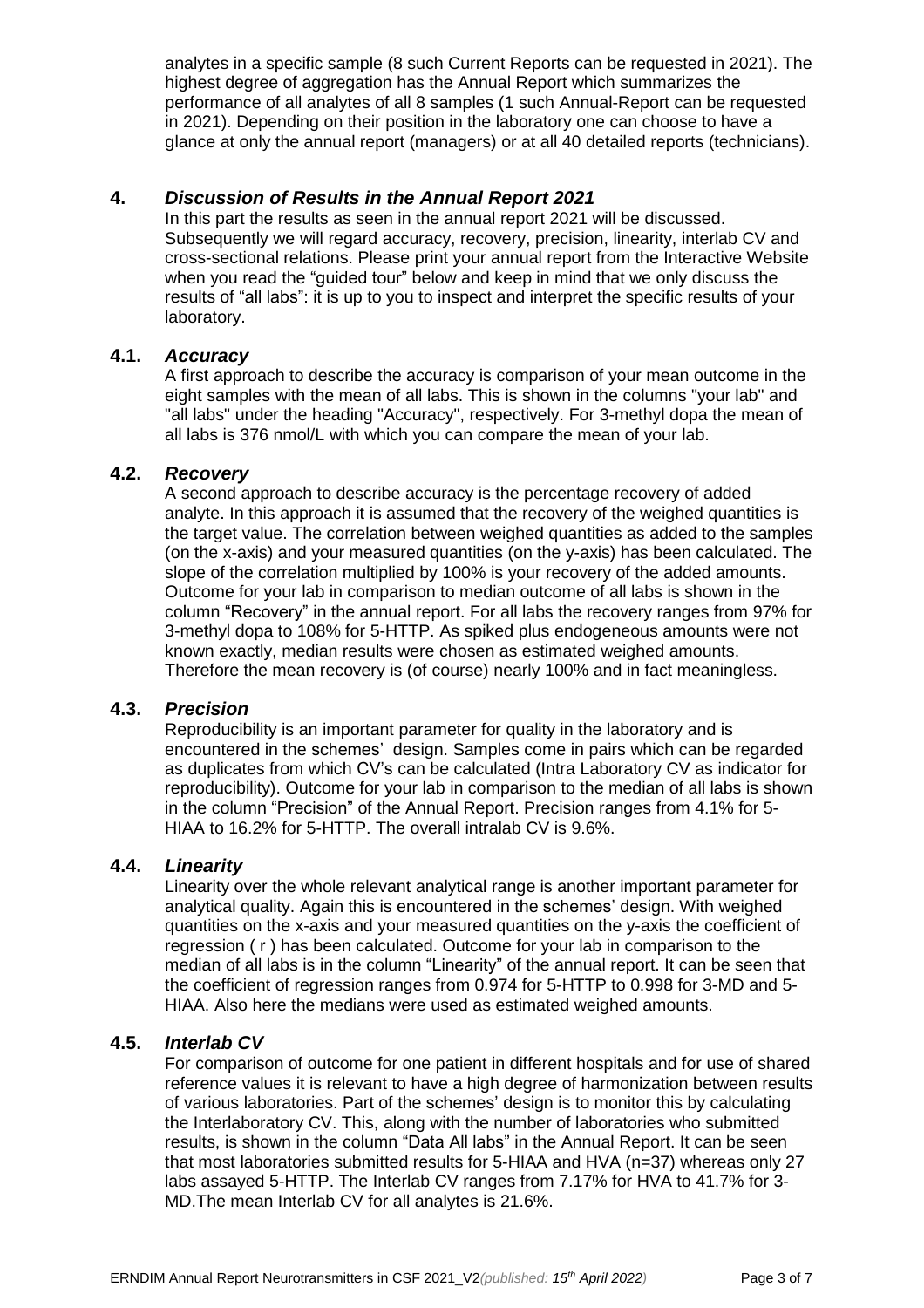# **4.6.** *Cross Sectional Relations*

The various parameters as described above often have an interrelation: often more than one parameter directs towards good or bad analytical control. This pattern, clearly seen in the other ERNDIM schemes is less prominent in the Neurotransmitter scheme.

# **4.7.** *Your perfomance: red and green flags*

After some years of discussion and planning a system to judge performance of individual laboratories is implemented starting from January 2009. In the annual report of an individual laboratory flags indicate poor performance for accuracy, precision, linearity and recovery. Analytes with satisfactory performance for at least three of the four parameters (thus no or only one flag or no result) receive a green flag. Thus a green flag indicates satisfactory performance for analysis of that particular analyte while a red flag indicates that your laboratory has failed to attain satisfactory performance. Criteria for flags can be found in the general information on the website (general information; interactive website, explanation annual report).

#### **4.8.** *Poor Performance Policy*

A wide dispersion in the overall performance of individual laboratories is evident. Table 2 shows the percentage of flags observed. 69% of the laboratories have no flag at all and thus have attained excellent overall performance. In contrast, at the other extreme there are also 14% of laboratories with more than 25% flags. Following intensive discussion within the ERNDIM board and Scientific Advisory Board (SAB) and taking into account feedback from participants we have been able to agree on a harmonised scoring system for the various branches of the Diagnostic Proficiency schemes and qualitative schemes. We have also tested a scoring system for the quantitative schemes as described in our Newsletter of Spring 2009. In parallel to this the SAB has agreed levels of adequate performance for all the schemes and these will be re-evaluated annually. The scoring systems have been carefully evaluated by members of the SAB and have been applied to assess performance in our schemes from 2007 onwards. The ERNDIM Board has decided that the Scientific Advisor will judge the performance of the individual laboratories based on these levels of satisfactory performance and issue a letter of advice of failure to achieve satisfactory performance to those laboratories which do not achieve satisfactory performance. The letter is intended to instigate dialogue between the EQA scheme organiser and the participating laboratory in order to solve any particular analytical problems in order to improve quality of performance of labs in the pursuit of our overall aim to improve quality of diagnostic services in this field.

| % Red Flags seen<br>in Annual Report | <b>Percentage Labs</b><br>In this Category | <b>Cumulative Percentage</b><br><b>Of Labs</b> |
|--------------------------------------|--------------------------------------------|------------------------------------------------|
| >25%                                 | 14%                                        | 14%                                            |
| 25%                                  | $0\%$                                      | 14%                                            |
| $20 - 25%$                           | 3%                                         | 17%                                            |
| $15 - 20%$                           | 6%                                         | 23%                                            |
| $10 - 15%$                           | 5%                                         | 28%                                            |
| $5 - 10%$                            | 3%                                         | 31%                                            |
| $0 - 5%$                             | $0\%$                                      | 31%                                            |
| 0%                                   | 69%                                        | 100%                                           |

#### *Table 2. Percentage Flags*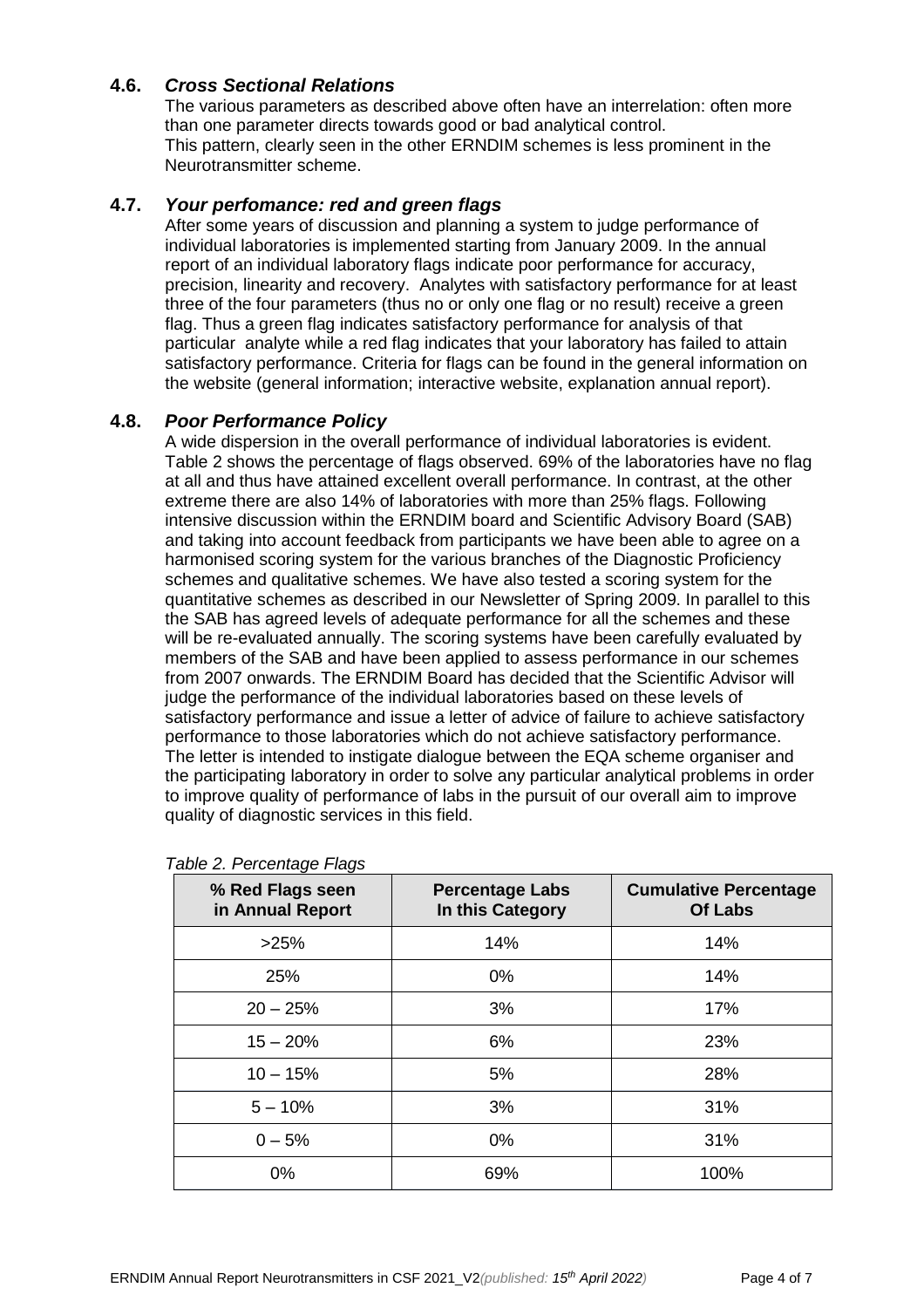# **4.9.** *Interpretation*

In this scheme we also requested the interpretation of test results. Table 3 shows the interpretation frequency for the respective sample pairs. The correct interpretation is marked with a green box. It can be seen that interpretation is nearly always correct.

#### *Table 3.*

| Description                                                     | Pair<br>2021.<br>$01 - 08$<br>$(7y-7y)$ | Pair<br>2021.<br>$02 - 07$<br>$(3mo-2mo)$ | Pair<br>2021.<br>03-06<br>$(6y-7y)$ | Pair<br>2021.<br>04-05<br>$(3mo-3mo)$ |
|-----------------------------------------------------------------|-----------------------------------------|-------------------------------------------|-------------------------------------|---------------------------------------|
| No obvious disorder of serotonin or dopamine<br>metabolism.     | $29 - 29$                               | $2 - 1$                                   | $1 - 0$                             | $30 - 33$                             |
| A patient with AADC deficiency.                                 | $0 - 0$                                 | $1 - 1$                                   | $4 - 1$                             | $1 - 0$                               |
| A patient with pterin disorder not on treatment                 | $2 - 3$                                 | $26 - 30$                                 | $0 - 1$                             | $1 - 0$                               |
| A patient with tyrosine hydroxylase deficiency on<br>treatment. | $2 - 0$                                 | $0 - 0$                                   | $27 - 30$                           | $0 - 0$                               |
| A patient with a dopamine transporter defect                    | $0 - 0$                                 | $0 - 0$                                   | $0 - 0$                             | $1 - 0$                               |

To prevent laboratories from deriving the duplicate samples from the age of the patients, ages of samples for a duplicate were not the same (Example: Samples 2 and 7 were identical but were given ages of 3 and 2 months)

# *4.10 Certificates*

Neurotransmitters are included in the certificates.

# *4.11 Additional Specific Remarks of the Scientific Advisor* NA

#### *5. Summary*

Since starting the CSF neurotransmitters scheme in 2014 there has been an increase in participants each year and generally the results returned have shown a good degree of consistency between the laboratories around the world.

The interpretive part is included to see how different laboratories, with different CSF collection protocols/fractions, reference ranges and populations, interpret the results. We believe the interpretation is very important and we try to make the samples so that they reflect actual patient samples we have seen in the laboratory. We would encourage all participants to choose an interpretive comment and regularly review their results versus the other participants.

A brief discussion of each of the duplicate samples is given below.

Samples 01-08 –No obvious disorder of serotonin or dopamine metabolism. The metabolite concentrations were within the typical age-related reference ranges.

Samples 02-07 – A patient with pterin disorder not on treatment. The homovanillic acid and 5HIAA were below the age-related reference ranges suggestive of a metabolic impairment. 3-methyl dopa and 5-hydroxytryptophan were not elevated. They would be elevated in aromatic amino acid decaboxylase deficiency. Therefore, a pterin-related defect is the most likely cause.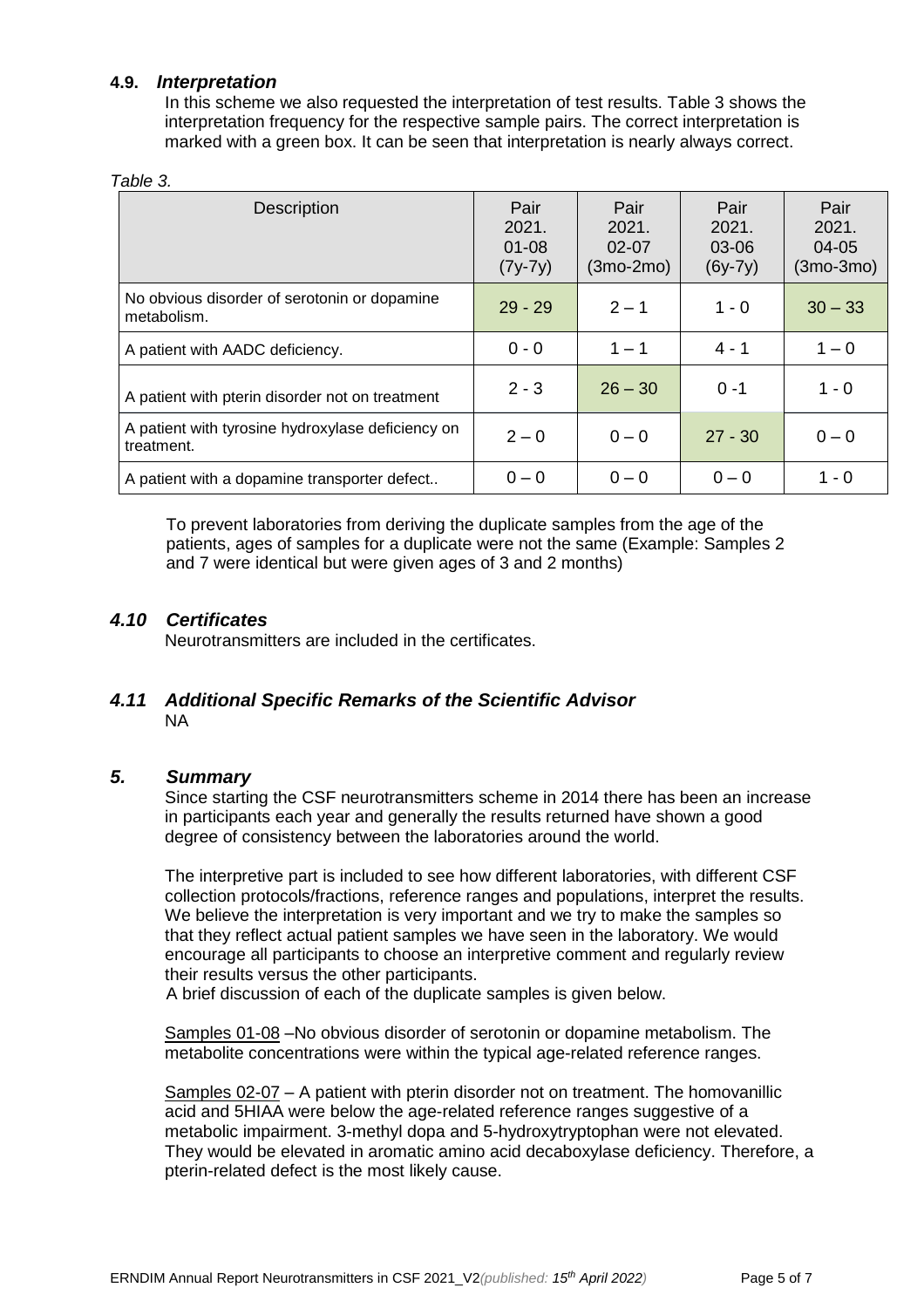Samples 03-06 – A patient with tyrosine hydroxylase deficiency on treatment. The homovanillic acid and 5HIAA were within the age-related reference ranges, making a diagnosis of amino acid decaboxylase deficiency or a pterin-related defect unlikely. The elevated 3-methyl dopa is indicative of L-dopa treatment. 5-hydroxytryptophan is not elevated. Therefore, a patient with tyrosine hydroxylase deficiency on treatment is the most likely cause of this metabolite profile.

Samples 04-05 –No obvious disorder of serotonin or dopamine metabolism. The metabolite concentrations were within the typical age-related reference ranges.

#### **6.** *Preview Scheme 2022*

The ERNDIM Scientific Advisory Board have agreed that the inclusion of scoring of interpretation in addition to scoring of quantitative results may improve the utility of this scheme for participants. During 2022, interpretation will be scored and this will be reviewed at the end of the year and will be commented on in performance support letters.

A new scoring system has been agreed for these mixed quantitative-qualitative schemes. 2 points will be awarded for a correct answer and 0 for an incorrect answer. Occasionally, where a participant is partially correct a score of 1 point will be given. At the end of the year, a final score out of 16 (2 points x 8 submissions) will be calculated. A score of 10/16 or above will be considered to be satisfactory and a score below 10/16 will be considered to be poor performance.

#### **7.** *Questions, Remarks, Suggestions*

If you have any questions, remarks or suggestions please address to the scientific advisors Prof. Simon Heales [\(simon.heales@gosh.nhs.uk\)](mailto:simon.heales@gosh.nhs.uk) and Dr Simon Pope [\(simonpope@nhs.net\)](mailto:simonpope@nhs.net) or the scheme organiser Dr. Eline van der Hagen [\(E.vanderHagen@skbwinterswijk.nl\)](mailto:E.vanderHagen@skbwinterswijk.nl).

London,15th April, 2022

S Kendes

Simon Heales Simon Pope

Scientific Advisors

Please note:

This annual report is intended for participants of the ERNDIM CSF Neurotransmitters scheme. The contents should not be used for any publication without permission of the scheme advisor.

The fact that your laboratory participates in ERNDIM schemes is not confidential. However, the raw data and performance scores are confidential and will be shared within ERNDIM for the purpose of evaluating your laboratory performance, unless ERNDIM is required to disclose performance data by a relevant government agency. For details, please see the terms and conditions in the ERNDIM Privacy Policy on [www.erndim.org.](http://www.erndim.org/)